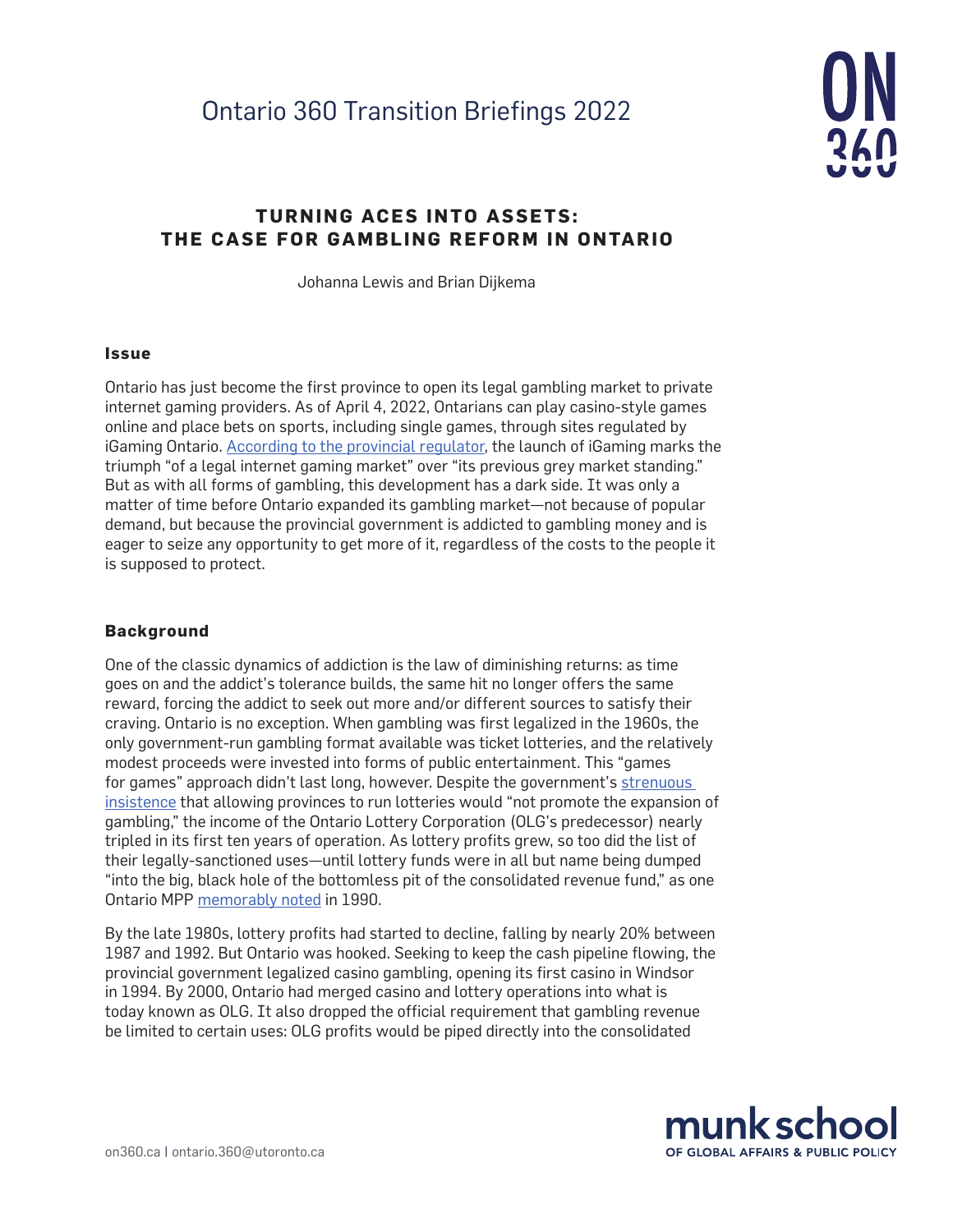

revenue fund. For a while, the changes worked. Gambling revenue skyrocketed, boosted primarily by massive profits from the casinos' shiny new slot machines. Adjusting for inflation, in 2002 the Ontario government made nearly \$3 billion from gambling approaching four percent of the province's total revenue.

But sure enough, the novelty of casinos eventually started to wear off as well. By 2012, OLG's annual contribution to the provincial government's consolidated revenue fund had fallen by over \$1 billion. This time, Ontario turned to a "modernization plan" for the struggling OLG-implementing, [as one commentator observed](https://www.theglobeandmail.com/news/politics/mcguinty-cant-afford-misgivings-about-gaming/article533504/), "what is somewhat euphemistically described as a 'more market-driven and consumer-responsive strategy'" to "try to milk every single dollar there is to be spent" on gambling. Unsurprisingly, even with OLG's expansion of lottery-ticket sales, its privatization of casinos, and its new laser focus on profit, growth was relatively small and short-lived. Revenue plummeted in 2020 because of the COVID-19 pandemic. Yet profits were already starting to plateau by 2017—without having made up even half of the billiondollar decline from their 2002 peak. Thus Ontario's turn to single-game sports betting and iGaming this spring: right on schedule as the roughly ten-year gambling cycle enters another period of decline.



*Figure 1: Gambling in Ontario: Net Income for the Provincial Government*

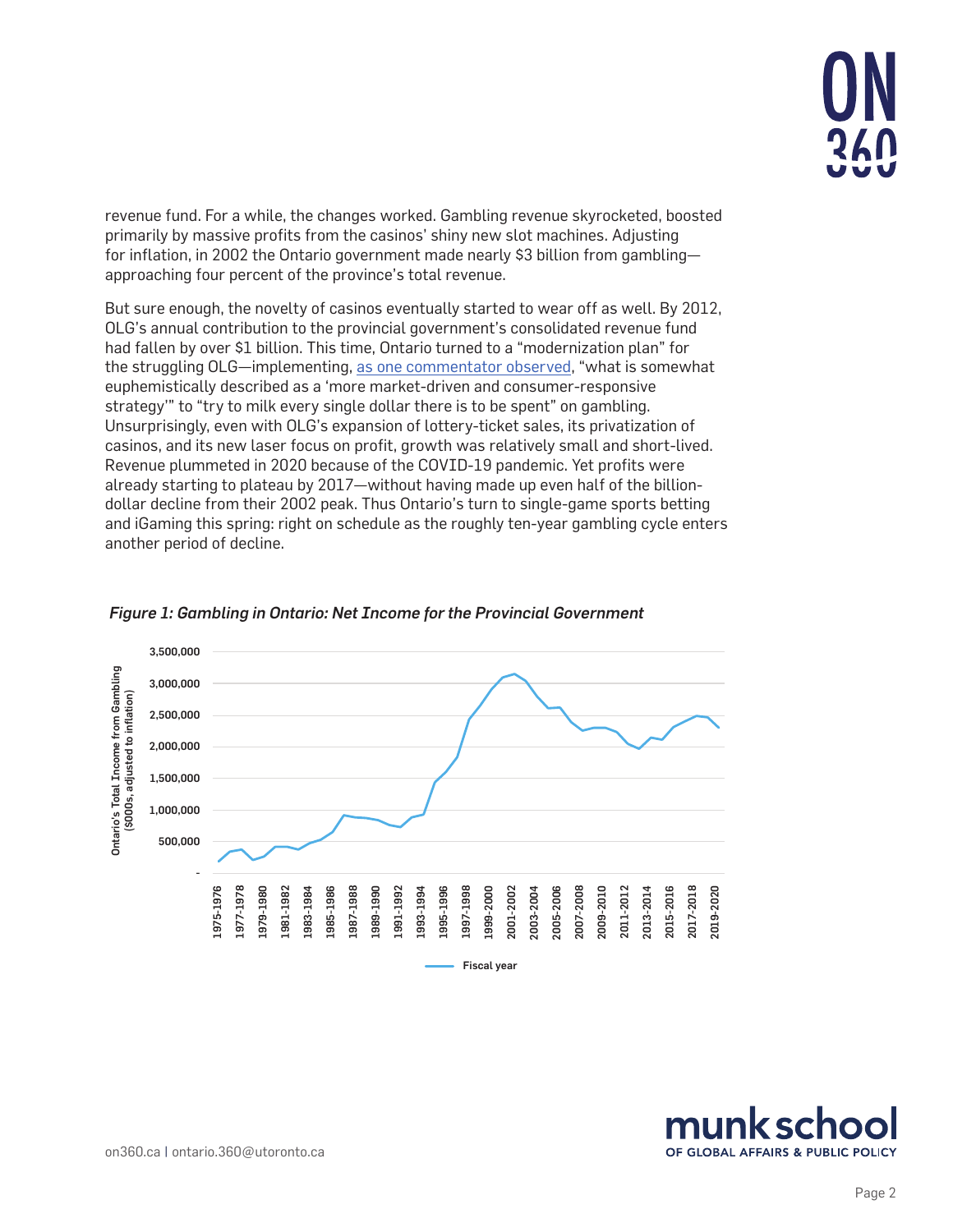

# **New Risks with iGaming**

And so the story goes: the province, facing a cash withdrawal, moves into a new gambling market, which captures Ontarians' attention (and, more importantly, wallets) for a decade or so—until their interest starts to wear off, OLG revenues shrink, and the cycle begins anew. Each new expansion comes wrapped in consumer-focused language: iGaming in Ontario is designed to "give consumers enhanced entertainment choice, support the growth of a new, legal market and generate revenue that can help fund programs and services that benefit all of us," [according to its new director.](https://igamingontario.ca/en/news/ontarios-new-igaming-market-launch-april-4-2022)

Yet the government is not just meeting existing demand safely but *creating* demand, trying to eke more cash out of the population without having to go through the arduous and unpopular process of raising taxes. One need look no further than OLG's hefty marketing budget: between 2000 and 2020, OLG spent an average of \$313 million every year encouraging Ontarians to gamble more.

The real problem with government-run gambling in Ontario, however, is not that these efforts to boost gambling revenue have consistently failed to pay off in the long term. It is that the province's relentless pursuit of profit has come at the expense of its population's welfare. Unsurprisingly, the greatest harms are borne by the most vulnerable: low-income families and problem gamblers.

Ontario's gambling system [disproportionately burdens the poor](https://www.cardus.ca/research/work-economics/reports/pressing-its-luck/). Since 2000, Ontario has treated its gambling profits just like tax revenues: they are deposited into the consolidated revenue fund and spent on the same budget priorities. As a tax, however, gambling is regressive, taking more from the poor than from the rich relative to income.

In the bottom income quintile—that is, the lowest-earning fifth of Ontario's families the average household spends almost five percent of its after-tax income on gambling each year, which is nearly three times what the highest quintile spends. (It is also well above the [threshold for lower-risk gambling](https://gamblingguidelines.ca/lower-risk-gambling-guidelines/what-are-the-guidelines/) set by the Canadian Centre on Substance Use and Addiction, which recommends spending no more than one percent of annual household income on gambling.) Our progressive income and sales taxes, in contrast, are designed to ensure that those with higher incomes shoulder a heavier tax burden. Households in Ontario's highest-earning quintile turn over 23 percent of their incomes to income tax, a rate nearly ten times higher than the 2.5 percent collected from the poorest quintile; low- to moderate-income taxpayers also receive regular rebates from the government so they will not be disproportionately affected by sales taxes.

Nor can these profits be dismissed as a "voluntary" tax. Modern gambling formats are engineered—quite successfully—to manipulate players into spending past their voluntary limit. More than half of OLG's profits come from electronic gambling machines, which are [designed to override players' self-control of their playtime and](https://www.cardus.ca/research/work-economics/reports/turning-aces-into-assets/)  [spending](https://www.cardus.ca/research/work-economics/reports/turning-aces-into-assets/) with features that make them think they're closer to winning, or are winning more often, than they actually are.

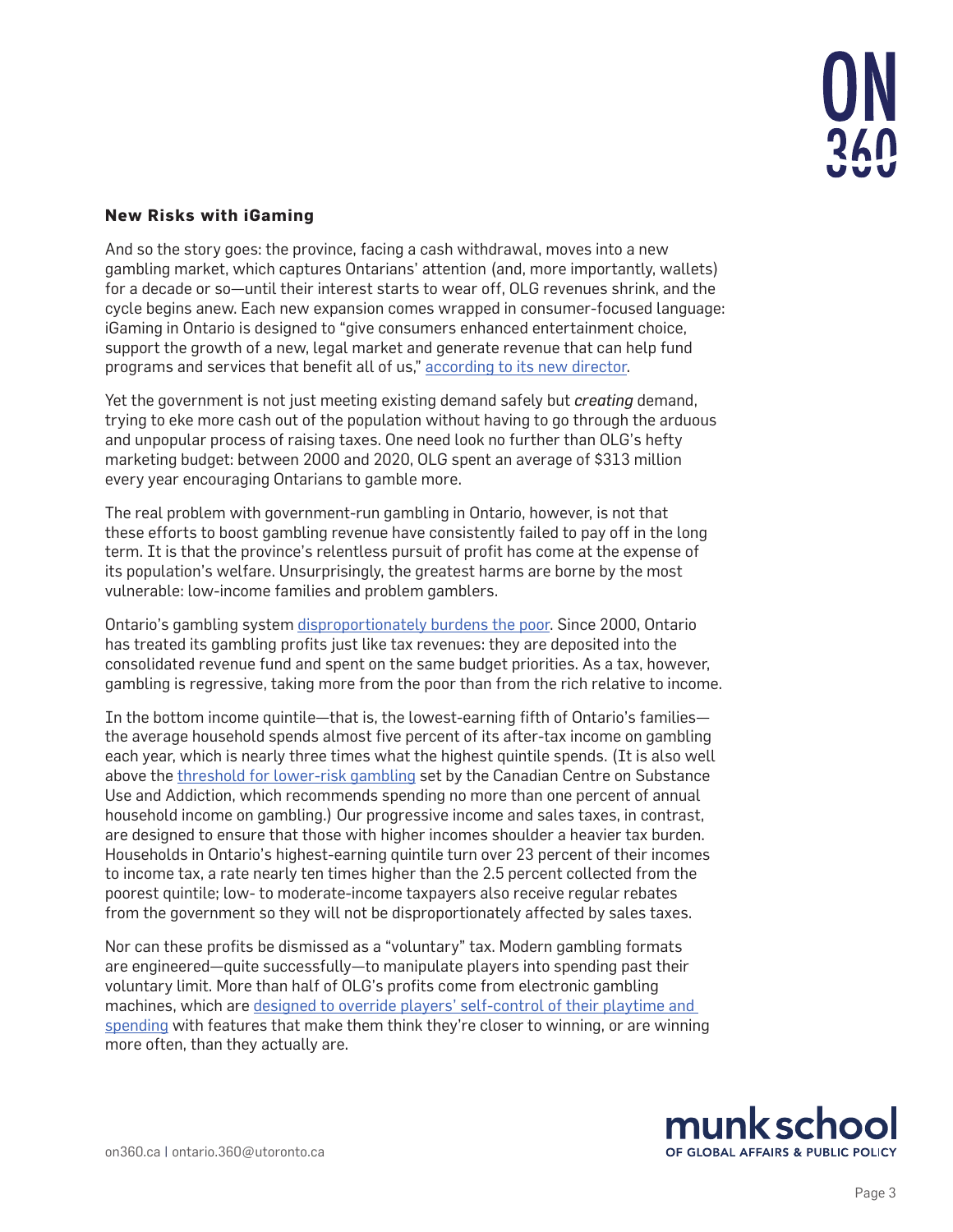

The injustice of the "voluntary" label is felt most acutely by those who bear the greatest costs of Ontario's gambling system: those who struggle with a gambling addiction and the friends, family members, and communities who struggle with them. Problem gamblers make up less than two percent of Ontario's population, but are responsible for up to [24 percent](https://www.responsiblegambling.org/wp-content/uploads/whats-the-problem-with-problem-gambling-.pdf) of gambling expenditures. If nearly a quarter of Ontario's gambling revenue comes from people who are by definition no longer in control of their gambling, it is clear that the term "voluntary tax" is at best misleading.

Problem gamblers are also most at risk from the recent expansion of gambling in Ontario. Indeed, the leadup to iGaming's arrival saw experts and recovering problem gamblers [expressing](https://www.cbc.ca/news/canada/windsor/igaming-ontario-gambling-addiction-1.6373413) [deep](https://globalnews.ca/news/8769633/single-sports-betting-ontario-pitfalls/) [concerns](https://www.macleans.ca/society/ontarios-online-betting-boom-makes-it-hard-to-be-a-recovered-gambling-addict/) about the potential for the new gambling opportunities to trap players in addiction. Their concerns are hardly unwarranted. Recent research has found that sports bettors are at [a higher risk of problem gambling](https://link.springer.com/article/10.1007/s10899-021-10025-2) and gambling harm than non–sports bettors. Online gambling makes gambling dangerously easy to access—players can place bets anytime, anywhere. It also tends to involve [riskier forms of gambling](https://gamblingguidelines.ca/lower-risk-gambling-guidelines/what-are-the-guidelines/): fast-paced games with frequent betting, quick access to multiple types of games, consumption of alcohol while gambling, and relatively easy access to more money if and when players start to lose.

Ontario's gambling industry is a predatory system that siphons wealth from its most vulnerable citizens' bank accounts. The province only makes money from casinos, lotteries, and now iGaming and sports betting because gamblers—including those experiencing poverty and/or addiction—come out poorer in the long run. Yet gambling is hardly an efficient way to collect revenue. For every dollar that leaves a gambler's pocket, [only 38 cents](https://www.cardus.ca/research/work-economics/reports/turning-aces-into-assets/) ends up in government coffers. The rest of OLG's revenue goes to prizes—money taken from the many to be concentrated in the hands of the very, very few—and to operating expenses.

With iGaming and single-game sports betting added to the market, the government's take will be an even lower proportion of gamblers' spending. Indeed, private casino operators [have expressed concerns](https://www.cbc.ca/news/canada/toronto/ontario-casino-revenue-government-1.6316064) that iGaming will cannibalize revenue from landbased casinos, which would mean less revenue both for the province—which collects a lower share of revenue from iGaming than it does from casinos—and for the host municipalities that collect fees from casinos within their jurisdiction.

Chasing new sources of gambling revenue for the provincial treasury may seem like an easy way for governments to get a quick infusion of cash, but is not a sustainable source of revenue in the long term. Defenders of the gambling industry describe it as an economic investment that creates jobs, but [research](https://jgi.camh.net/index.php/jgi/article/view/4063/4514/) has [found](https://prism.ucalgary.ca/handle/1880/48495) that gambling's overall impact on local economies is mixed at best. While destination gambling (gambling used mainly by tourists, such as in Las Vegas or Atlantic City) can benefit nearby hospitalityrelated businesses or real estate, the impact of convenience gambling (gambling used mainly by locals) is mostly harmful to local economies. Most Ontario casinos extract virtually all of their revenue from local populations—often at the expense of other local

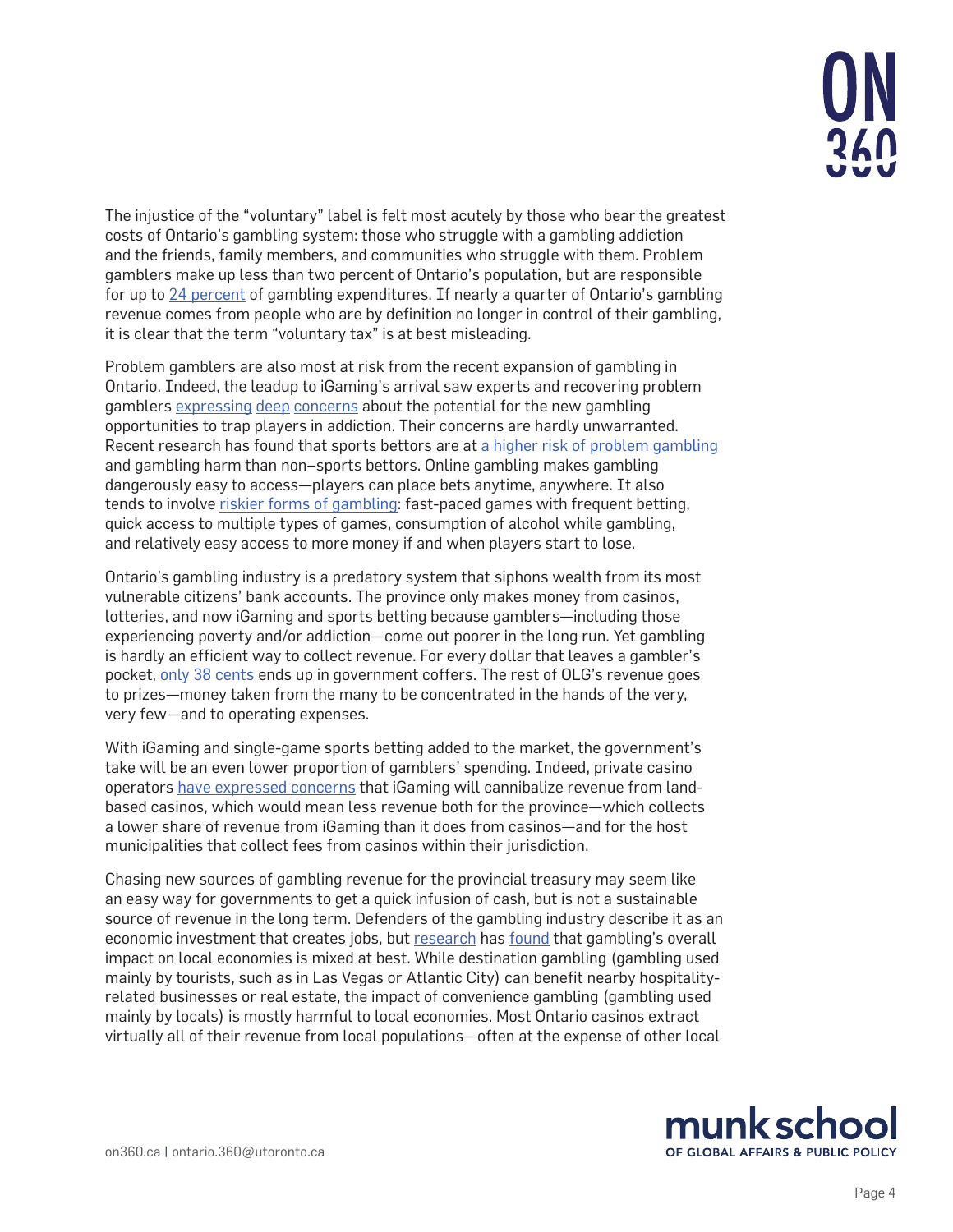

businesses—rather than bringing in new money through tourism. Even casinos located near the United States border draw most of their revenue from locals: Caesar's Windsor and the two Niagara casinos, Ontario's largest border venues, collect only 35 percent [and 3 percent of their revenue](https://about.olg.ca/wp-content/uploads/2018/11/OLGAnnualReport-2017-18-en.pdf), respectively, from American patrons.

Research suggests that Ontario is fighting a losing battle trying to keep locals entertained. Across the country, Canadians have been [losing interest](https://www.ncbi.nlm.nih.gov/pmc/articles/PMC8107954/) in gambling: the share of adults who engaged in any form of gambling throughout the year has declined from nearly four-fifths (77.2 percent) in 2002 to around two-thirds (66.2 percent) in 2018. Concerningly, average gambling spending by all Canadian adults—gamblers and non-gamblers alike—has remained stable over the same period, which means those who do gamble have been spending more.

# **Recommendations**

It is past time for the government to [admit it has a problem](http://www.gamblersanonymous.org/ga/content/recovery-program), but how can Ontario help the people who have been harmed? In our report *[Turning Aces into Assets](https://www.cardus.ca/research/work-economics/reports/turning-aces-into-assets/)*, we review four policy options that would help reform Ontario's gambling system so that it works for, not against, vulnerable families.

The first step is moving gambling revenue out of the consolidated fund: no government should use money collected disproportionately from the poor and addicted to pay for general spending.

### *1. Return annual gambling profits to the poor through cash transfers*

A separate fund of gambling profits could be used to help the victims of Ontario's gambling scheme in several ways. One of the simplest options would be to give the money directly back to the poor through cash transfers. Instead of subsidizing general spending with a regressive tax taken from the pockets of the poor, the group disproportionately providing the tax would be the group that benefits from the tax. This policy would in many respects be no different from existing salestax rebate programs like the GST/HST tax credit. Each year, the province's total gambling profits would be divided among all adults or households below a certain income cut-off; the government could send a cheque to each recipient, deposit the money in a TFSA, or distribute the money through the tax system as a refundable credit.

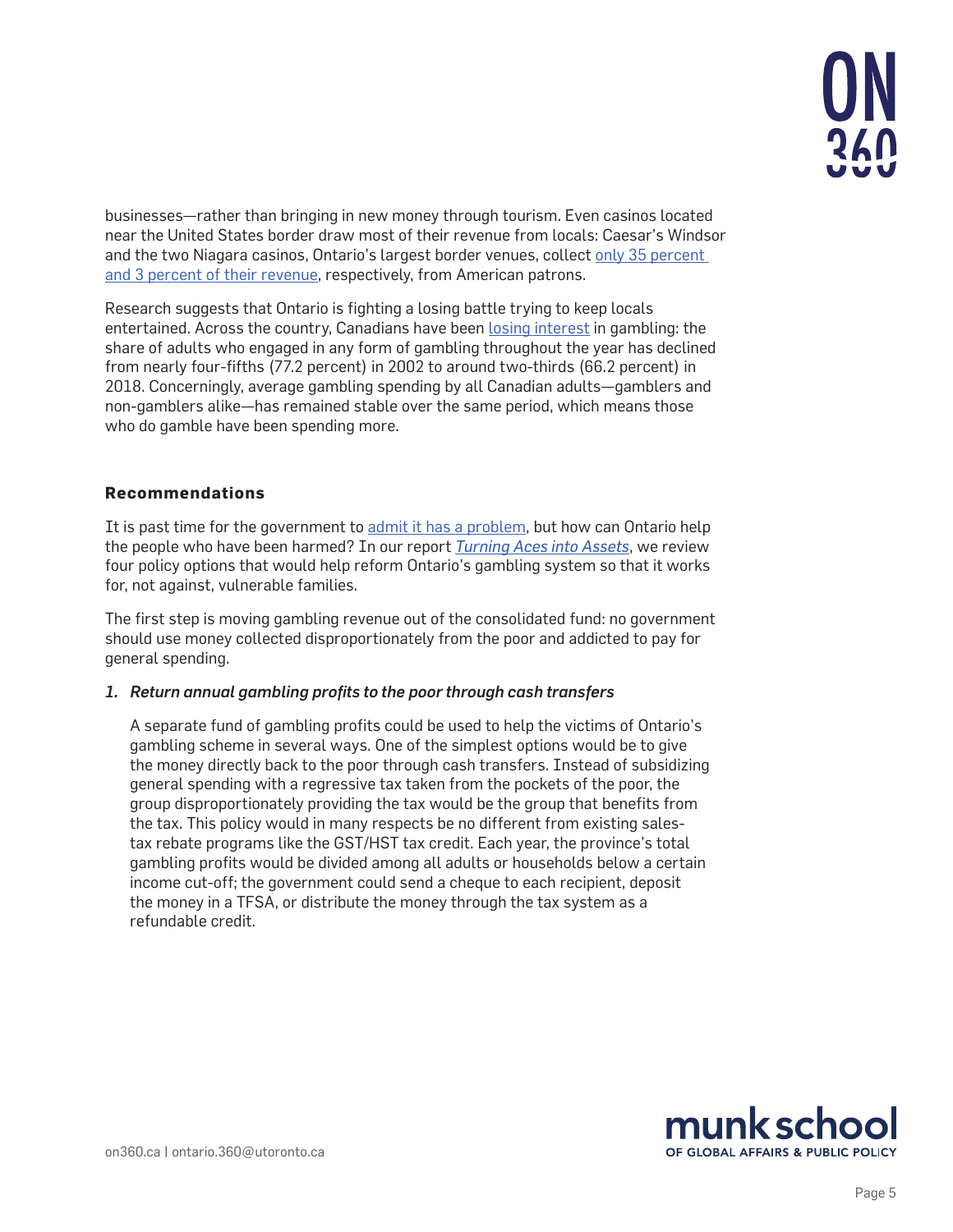

### *2. Promote asset building through a matched savings program*

An even better option would be using this fund to help the poor build savings. Even a small emergency savings cushion has huge benefits for those who struggle to make ends meet: households with \$500 or less in liquid savings in their bank accounts are [2.6 times more likely to use payday loans](https://www.cardus.ca/research/work-economics/reports/banking-on-the-margins/) than households with \$2,000 to \$8,000 in the bank. However, government-incentivized savings programs, such as RRSPs and TFSAs, [overwhelmingly benefit families who are already financially comfortable](https://maytree.com/wp-content/uploads/Canada_Savers_Credit.pdf). Gambling profits could be used to reward saving by matching low-income households' contributions to designated savings accounts. This could involve a simple top-up following the RESP model. Alternatively, in a more ambitious program, participants could receive, say, \$3 in matching credits for every \$1 they saved over a year, up to a total of \$4,000 (\$1,000 deposited by participants plus \$3,000 in matching credits available at cash-out at the end of the year).

### *3. Work with financial institutions to offer prize-linked savings products*

Another option would be using gambling profits to fund a prize-linked savings (PLS) program. Savers would buy lottery bonds from the government or deposit their money in a PLS account at a financial institution. The money that would normally be contributed to each participating savings account (or earned on each bond) as fixed interest would be pooled into a single prize fund; instead of earning regular interest, every participating saver has a chance to win. PLS products are popular in other jurisdictions—almost a third of the United Kingdom's population has money invested in [Premium Bonds,](https://www.nsandi.com/products/premium-bonds) for example—and are particularly appealing to low-income savers and lottery players.

### *4. Use the OLG's marketing budget to increase funding for problem-gambling research, prevention, and treatment*

Finally, to help gamblers struggling with addiction, Ontario should reduce advertising spending and put the money towards problem-gambling research, prevention, and treatment. For gambling run by OLG, this would be a straightforward matter of slashing OLG's marketing budget. In 2018 (the last year in which this information was published), OLG spent \$282 million on marketing and promotion but only \$64 [million on problem-gambling prevention and treatment](https://about.olg.ca/wp-content/uploads/2018/11/OLGAnnualReport-2017-18-en.pdf): \$45 million was directed to the Ministry of Health and Long-Term Care, as per a policy that earmarks two percent of gross slot-machine revenue for problem gambling, and \$19 million was devoted to its own Responsible Gambling program. In other words, OLG has been spending four and half times as much encouraging people to gamble more as it has fighting gambling addiction. These figures should at the very least be balanced, if not reversed. For private operators regulated by iGaming Ontario, the government could consider a policy requiring that online gambling and sports betting providers contribute a certain amount to the Ministry of Health for every dollar spent on advertising in Ontario. Ideally, the ratio would be one-to-one: not only would this improve problem-gambling treatment resources, it would also double the cost of marketing, a valuable check on the aggressive promotion of gambling in Ontario.